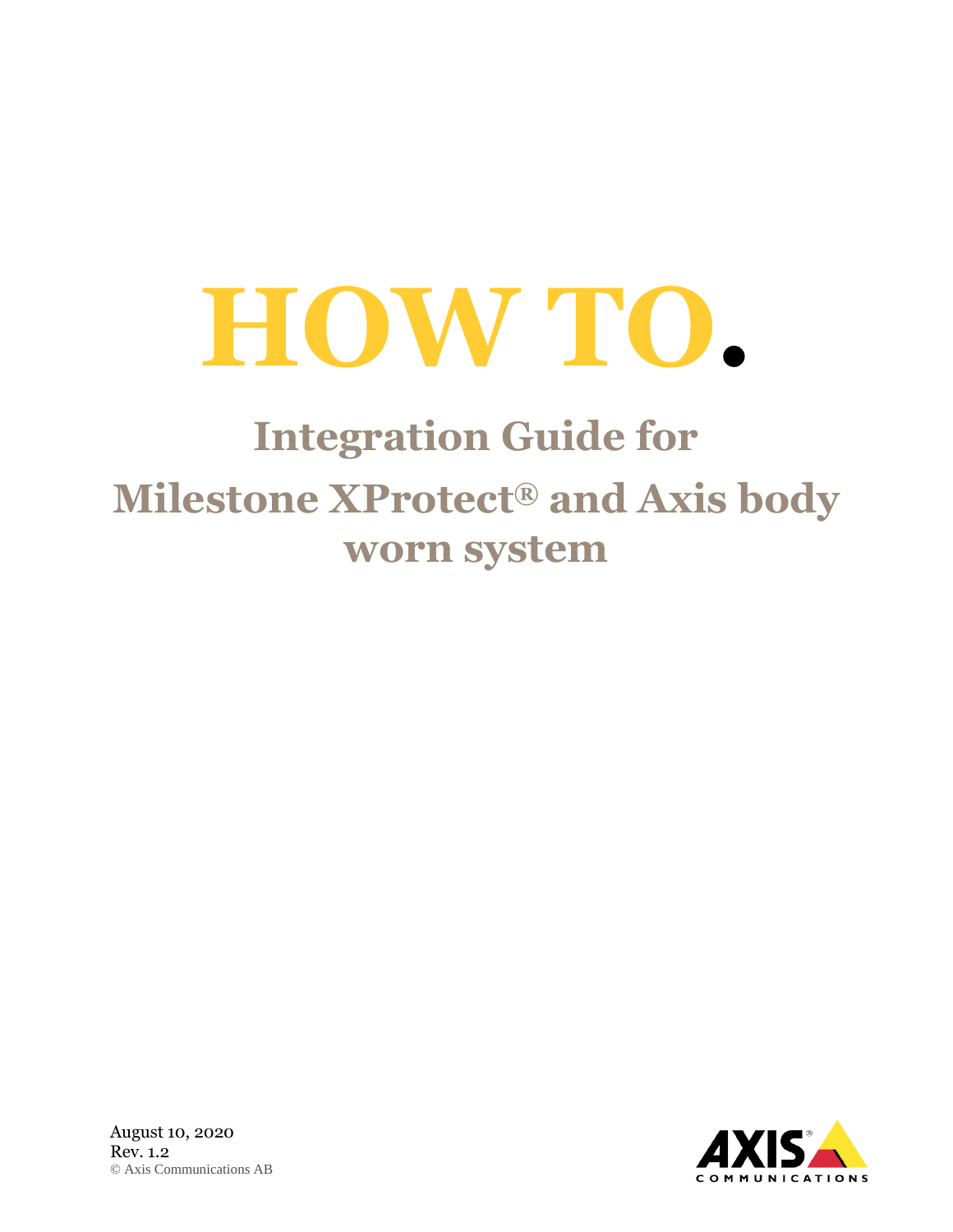

| <b>Introduction</b>                                                                     | 3              |
|-----------------------------------------------------------------------------------------|----------------|
| Step 1 – Prepare XProtect <sup>®</sup> Management Server                                | 3              |
| Step 2 – Create a connection file                                                       | $\overline{5}$ |
| Step 3 – Install and configure Axis body worn system                                    | 7              |
| Step $4$ – Create a recording and upload to XProtect <sup>®</sup>                       | $\mathbf Q$    |
| Example use case – Assign a different user to a camera                                  | 10             |
| Optional configuration – Access AXIS Body Worn Manager from XProtect <sup>®</sup> Smart |                |
| <b>Client</b>                                                                           | 11             |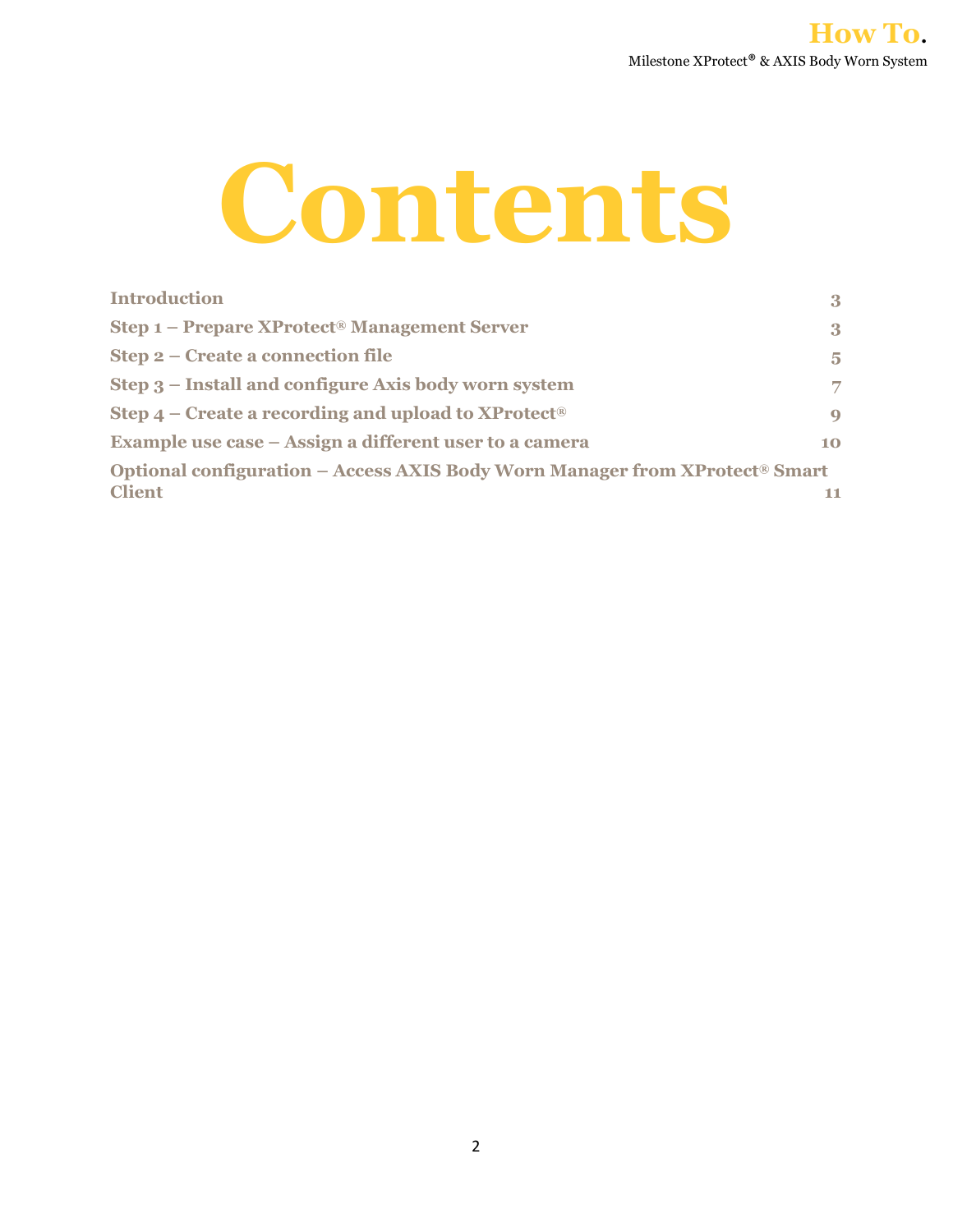## **Introduction**

This document explains how to integrate Axis body worn system with Milestone XProtect®. It assumes the reader has basic knowledge of Axis body worn system and Milestone XProtect®.

### **Prerequisites**

Axis body worn system Axis body worn system firmware 9.75.1 or above AXIS IP Utility version 4.14 or later AXIS Optimizer Body Worn Extension 1.0.55.0 or higher Milestone XProtect® 2020 R1 Corporate or newer versions, or Milestone XProtect® 2020 R1 Professional+ or newer versions, or Milestone XProtect® 2020 R1 Expert or newer versions (Optional) AXIS Optimizer for Milestone XProtect<sup>®</sup> 3.6 or higher

Please note that Axis doesn't take any responsibility for how this configuration may affect your system. If the modification fails or if you get other unexpected results, you may have to restore the settings to default.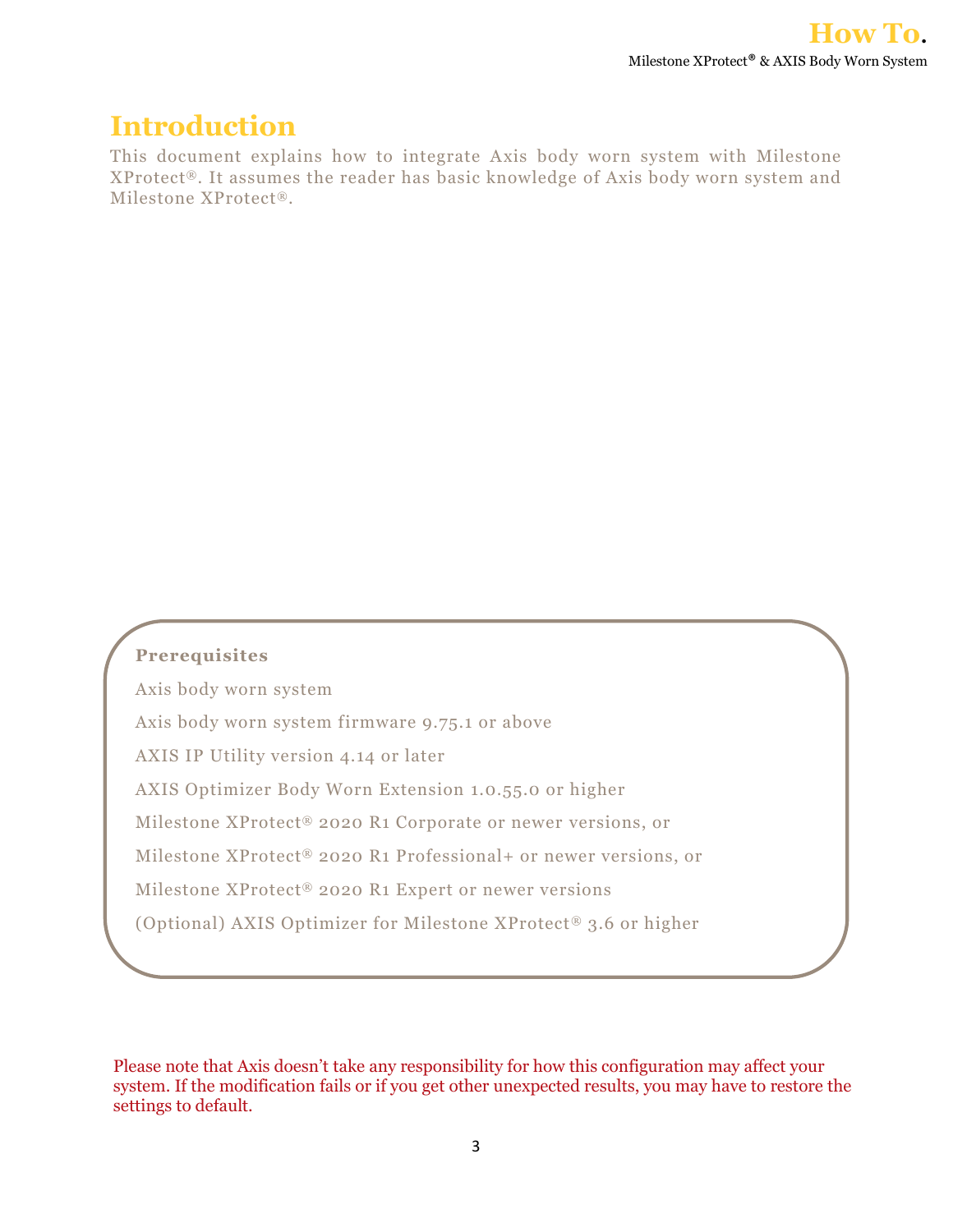#### **Step 1 – Prepare XProtect® Management Server**

1. It is recommended to create a new XProtect<sup>®</sup> administrator account in XProtect<sup>®</sup> Management Client. It will be used by AXIS Optimizer Body Worn Extension to connect to XProtect® Management server.

Start XProtect® Management Client and go to **Security** > **Roles**. Choose **Administrators** and open **Users and Groups** tab on the bottom right of the page. Click on **Add…** and choose to add a "basic user" (or a "Windows user").



2. It is recommended to adjust the retention time to a higher value on the XProtect<sup>®</sup> recording server to be connected to your Axis body worn system. For example, change from 7 days (the default value) to 60 days.

If the retention time on XProtect<sup>®</sup> recording server is set to X days (E.g. 7 days), docking a camera that hasn't been docked for X days (E.g. 7 days), or more will result in recordings on the camera being removed right after being uploaded.

In XProtect® Management Client, go to **Servers** > **Recording Servers**. Click on the server the body worn system is connected to and choose **Storage** tab on the bottom right of the right panel. Click on the icon "Edit recording storage" to change the retention time.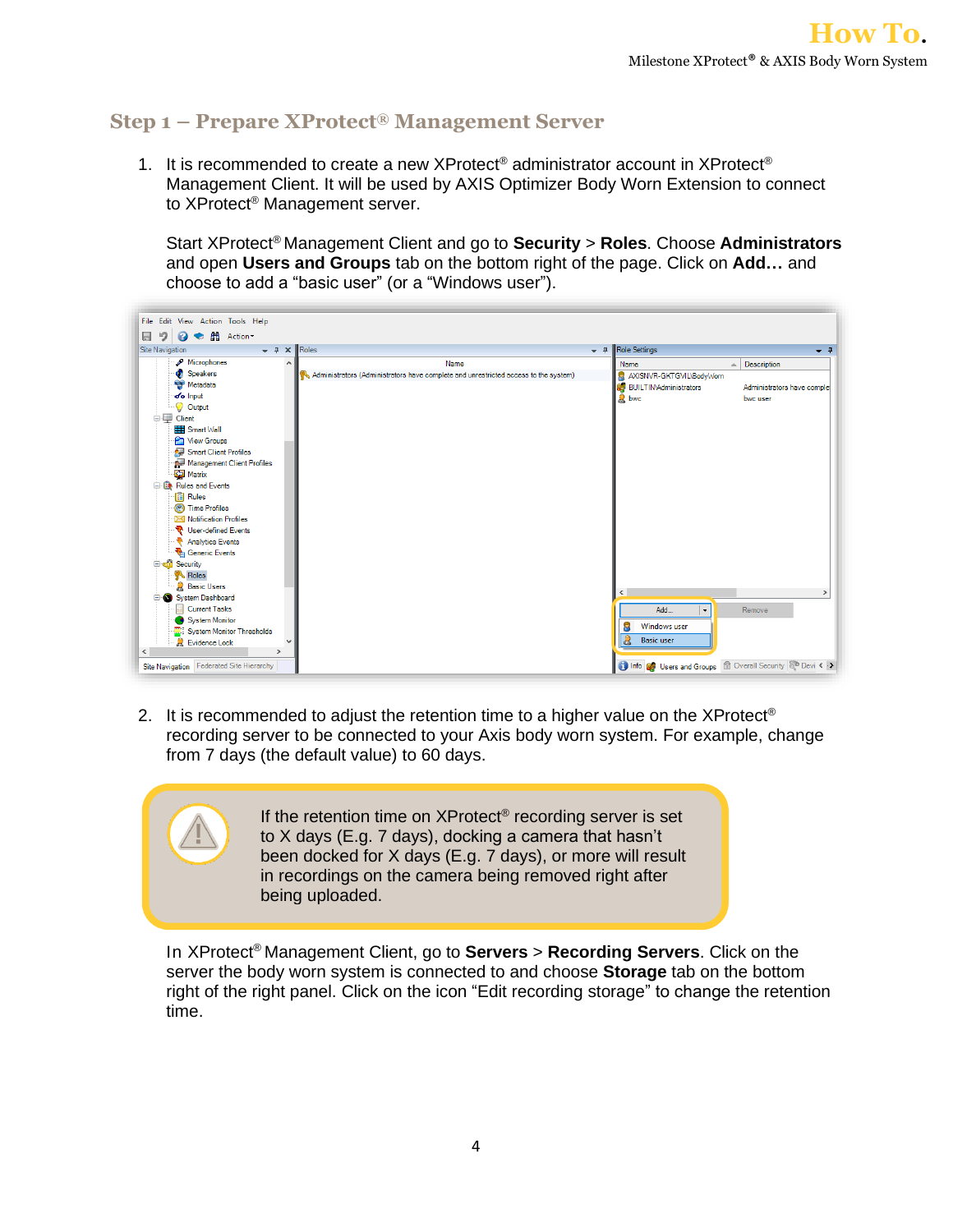| File Edit View Action Tools Help                                                                                                                                                                                                                                                                                                                                                                                                                                                                                                             |                                                                                                                                                                                                                                                                                                                                                                                                                                                                                                                |                  |
|----------------------------------------------------------------------------------------------------------------------------------------------------------------------------------------------------------------------------------------------------------------------------------------------------------------------------------------------------------------------------------------------------------------------------------------------------------------------------------------------------------------------------------------------|----------------------------------------------------------------------------------------------------------------------------------------------------------------------------------------------------------------------------------------------------------------------------------------------------------------------------------------------------------------------------------------------------------------------------------------------------------------------------------------------------------------|------------------|
| り<br><b>●● 晶</b> Action<br>局                                                                                                                                                                                                                                                                                                                                                                                                                                                                                                                 |                                                                                                                                                                                                                                                                                                                                                                                                                                                                                                                |                  |
| <b>Site Navigation</b><br>$-4$ $\times$                                                                                                                                                                                                                                                                                                                                                                                                                                                                                                      | Recording Server<br>Properties<br>$-1$                                                                                                                                                                                                                                                                                                                                                                                                                                                                         | $-1$             |
| E-C AXISNVR-GKTGVIL - (13.3a)<br>$\land$<br><b>E Ell</b> Basics<br>License Information<br><b>ii</b> Site Information<br>Remote Connect Services<br>Axis One-click Camera Conne<br><b>E-</b> Servers<br>Recording Servers<br>Failover Servers<br>Mobile Servers<br><b>E-SO Devices</b><br><b>Cameras</b><br>Microphones<br><b>Speakers</b><br>Metadata<br>do Input<br><b>O</b> Output<br><b>D</b> Client<br>Smart Wall<br>View Groups<br>Smart Client Profiles<br>Management Client Profiles<br><b>C</b> Matrix<br><b>Ex</b> Rules and Events | <b>□ 日</b> Recording Servers<br>Storage configuration<br><b>BUT AXISNVR-GKTGVIL</b><br>Stop the recording server if a recording storage is unavailable<br>Name<br>▲ Device Usage<br>Default<br>Local default<br>$\triangleright$<br>$\overline{a}$<br>$\frac{1}{2}$<br>Recording and archiving configuration<br>Recording<br>9.00 GB (44.5 MB used)<br><b>D:\MediaDatabase</b><br>Delete when recordings are 7 day(s) old<br>$ \nabla $<br>$\overline{u}$<br>ъ.<br>Info Storage E Failover + Multicast Network | $\boldsymbol{z}$ |
| <b>Rules</b><br>Time Profiles<br>$\checkmark$                                                                                                                                                                                                                                                                                                                                                                                                                                                                                                | Preview                                                                                                                                                                                                                                                                                                                                                                                                                                                                                                        | $- 1 x$          |
| $\checkmark$<br>$\rightarrow$                                                                                                                                                                                                                                                                                                                                                                                                                                                                                                                | Live: 900x9                                                                                                                                                                                                                                                                                                                                                                                                                                                                                                    |                  |
| Site Navigation Federated Site Hierarchy                                                                                                                                                                                                                                                                                                                                                                                                                                                                                                     | ۰<br>NewUser (                                                                                                                                                                                                                                                                                                                                                                                                                                                                                                 |                  |

For more details, go to the user manual for XProtect<sup>®</sup> Management Client.

#### **Step 2 – Create a connection file**

1. Download AXIS Optimizer Body Worn Extension from [www.axis.com](http://www.axis.com/) and install it on the XProtect<sup>®</sup> recording server to be connected to your Axis body worn system. Once installed, a small icon  $\blacksquare$  will appear on the task bar.



2. Right click the icon **and choose "Open connection setup". Connect to XProtect**<sup>®</sup> Management server by entering the server's address and the user credentials of the account created above. If Windows user is used, toggle on "Windows authentication".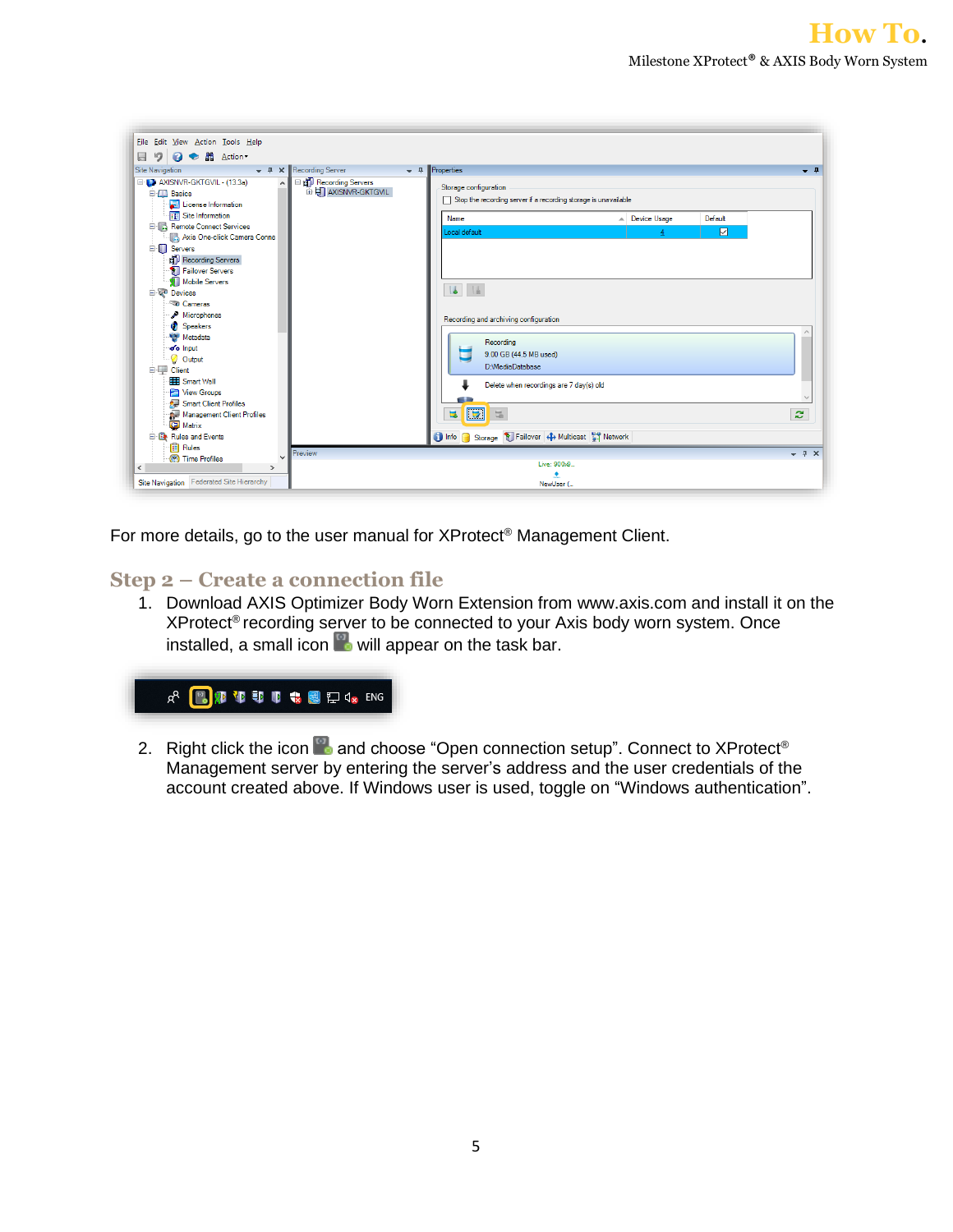| Management server:          | http://localhost                                                                                                                                                                                                                                                        |                 |
|-----------------------------|-------------------------------------------------------------------------------------------------------------------------------------------------------------------------------------------------------------------------------------------------------------------------|-----------------|
|                             | Windows authentication                                                                                                                                                                                                                                                  |                 |
| Username:                   | bwd                                                                                                                                                                                                                                                                     | Status: OK      |
| Password:                   | $\bullet\bullet\bullet$                                                                                                                                                                                                                                                 | Login           |
| Body worn system connection | Select a valid certificate to be used for encrypted communication                                                                                                                                                                                                       |                 |
|                             | G<br>< click to select>                                                                                                                                                                                                                                                 | Status: Not set |
| Certificate:                | Create a self-signed certificate                                                                                                                                                                                                                                        |                 |
|                             | To connect system controllers to this recording server you need to create a connection file.<br>Upload this file to all system controllers that should be linked to this recording server. Make<br>sure to keep this file safe or just delete it when it has been used. |                 |

3. Select a valid HTTPs certificate that can be used to secure the communication with the body worn system. It is also possible to use a self-signed certificate. Choose "Create a self-signed certificate" and select the certificate after it is created.

| XProtect connection         |                                                                                                                                                                                                                                                                         |                      |
|-----------------------------|-------------------------------------------------------------------------------------------------------------------------------------------------------------------------------------------------------------------------------------------------------------------------|----------------------|
| Management server:          | http://localhost                                                                                                                                                                                                                                                        |                      |
|                             | Windows authentication                                                                                                                                                                                                                                                  |                      |
| Username:                   | bwd                                                                                                                                                                                                                                                                     | Status: OK           |
| Password:                   |                                                                                                                                                                                                                                                                         | Login                |
| Body worn system connection | Select a valid certificate to be used for encrypted communication                                                                                                                                                                                                       |                      |
| Certificate:                | <click select="" to=""><br/>Ø</click>                                                                                                                                                                                                                                   | A<br>Status: Not set |
|                             | Create a self-signed certificate                                                                                                                                                                                                                                        |                      |
|                             | To connect system controllers to this recording server you need to create a connection file.<br>Upload this file to all system controllers that should be linked to this recording server. Make<br>sure to keep this file safe or just delete it when it has been used. |                      |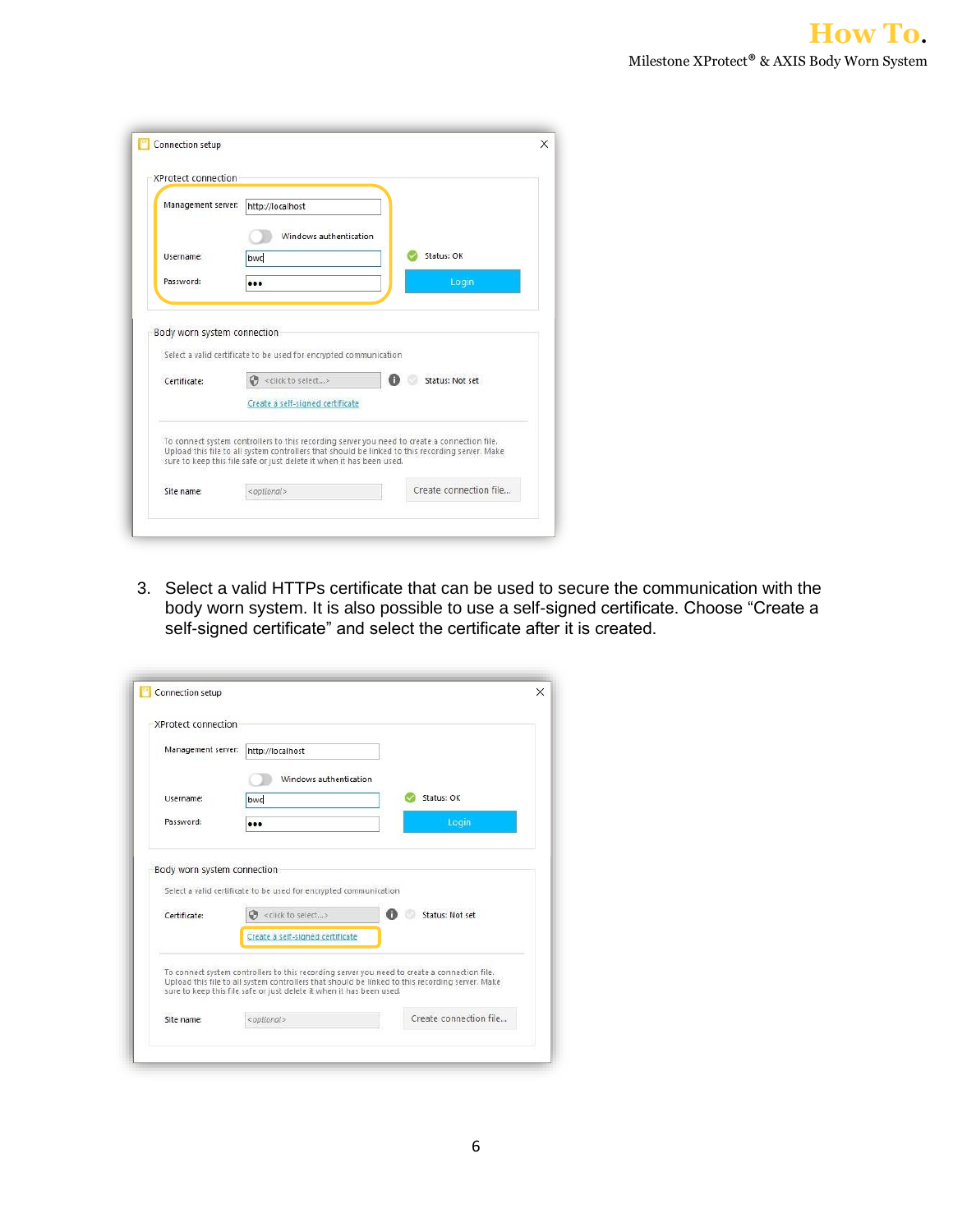**NOTE** The chosen certificate should contain a SAN field, including a DNS name or IP address that identifies the server.

| File<br>Action<br>View<br>Help                                                                                                                    | Certificate                                                                                         |                                                                                                                                                               |  |
|---------------------------------------------------------------------------------------------------------------------------------------------------|-----------------------------------------------------------------------------------------------------|---------------------------------------------------------------------------------------------------------------------------------------------------------------|--|
| XE                                                                                                                                                | Details<br>Certification Path<br>General                                                            |                                                                                                                                                               |  |
| Certificates - Local Computer A<br>Personal<br>Certificates                                                                                       | Show:<br>$<$ All $>$                                                                                | $\checkmark$                                                                                                                                                  |  |
| <b>Trusted Root Certification</b><br><b>Enterprise Trust</b><br>Intermediate Certification<br><b>Trusted Publishers</b>                           | Field<br>Public key<br>Public key parameters<br><b>Enhanced Key Usage</b>                           | Value<br>RSA (2048 Bits)<br>0500<br>Client Authentication (1.3.6.1                                                                                            |  |
| Untrusted Certificates<br>Third-Party Root Certifical<br><b>Trusted People</b><br><b>Client Authentication Issu</b><br><b>Preview Build Roots</b> | Subject Alternative Name<br>Subject Key Identifier<br>Key Usage<br>Thumbprint<br>眉<br>Friendly name | IP Address=10.85.130.231, I<br>e0a2ba6d0a1de5f2d2b3e786<br>)igital Signature, Key Encipher<br>le9512916b3761674d060aa7<br><b>IXTS Ontimizer Body Worn Ext</b> |  |
| <b>Test Roots</b><br>AAD Token Issuer<br>Other People                                                                                             | IP Address=10.85.130.231<br>IP Address=172.25.125.135                                               |                                                                                                                                                               |  |

4. Create a connection file by entering a site name for the body worn system in AXIS Optimizer Body Worn Extension. A "\*.json" file is created which can be uploaded to the body worn system later.

For more details, go to the user manual for AXIS Optimizer Body Worn Extension.

#### **Step 3 – Install and configure Axis body worn system**

- 1. Install your body worn system.
- 2. Find the system controller using AXIS IP Utility. Access AXIS Body Worn Manager and follow the setup wizard to configure the system. Upload the previously created connection file "\*.json" when prompted to "Select a content destination".

**NOTE** During the setup, make sure the time and time zone of your body worn system is in sync with the time and time zone configuration in XProtect®.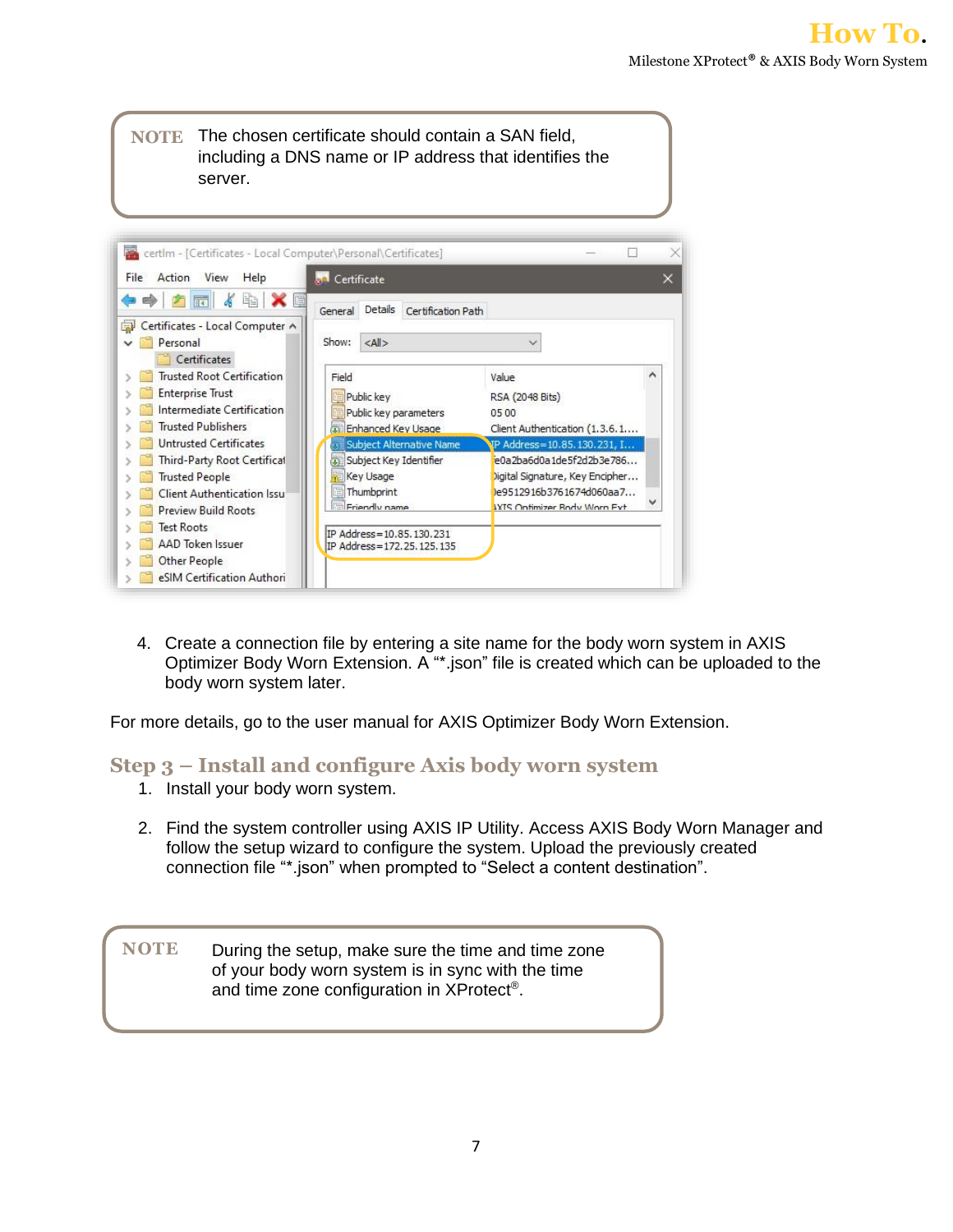|                                  | <b>Content destination.</b>                                                                                                                               |             |  |  |  |  |
|----------------------------------|-----------------------------------------------------------------------------------------------------------------------------------------------------------|-------------|--|--|--|--|
| <b>Preliminary configuration</b> | Select a connection file to connect to your content destination. The content<br>destination is where your recordings and metadata are stored and managed. |             |  |  |  |  |
|                                  |                                                                                                                                                           |             |  |  |  |  |
| <b>Name</b>                      | <b>Milestone XProtect</b>                                                                                                                                 | ×           |  |  |  |  |
| <b>Site</b>                      | Demo                                                                                                                                                      |             |  |  |  |  |
|                                  |                                                                                                                                                           |             |  |  |  |  |
| <b>Back</b>                      |                                                                                                                                                           | <b>Next</b> |  |  |  |  |
|                                  |                                                                                                                                                           |             |  |  |  |  |

3. Create a camera user in AXIS Body Worn Manager (Go to **Users** page and click on "Add user" on the top right). When this is done, a corresponding device with the name of the camera user will appear in XProtect®, which will represent one license.



Make sure there are enough licenses in XProtect<sup>®</sup>. Otherwise, recordings will not be transferred to XProtect® .



4. Dock a new camera on the docking station connected to the system controller. It will be discovered by AXIS Body Worn Manager right away. Add the camera and assign the newly created camera user to it. Now the camera is ready to use.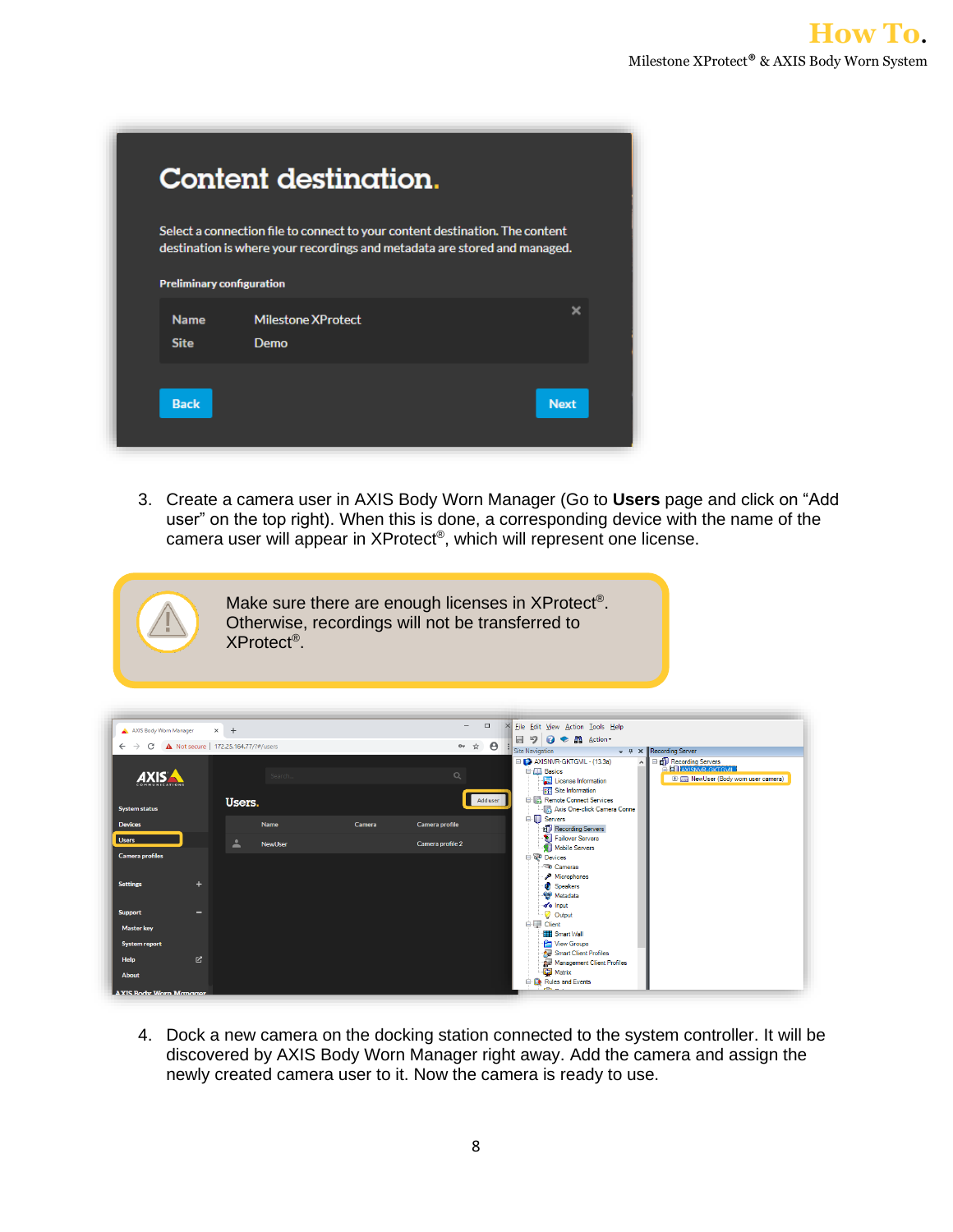For more details, go to the user manual for Axis body worn solution.

#### **Step 4 – Create a recording and upload to XProtect®**

1. Undock the camera and make a recording before docking it again. The recording together with the metadata will be transferred to the system controller and further on to XProtect® recording server. The transfer status can be monitored in AXIS Body Worn Manager (Go to **Devices** page and click on the camera in **Cameras** list).

|                      |       |                             | Ÿ                         | <b>Docked</b> |                   |                    |
|----------------------|-------|-----------------------------|---------------------------|---------------|-------------------|--------------------|
| <b>Assigned to</b>   |       | NewUser                     |                           |               |                   |                    |
| <b>Serial number</b> |       | ACCC8EF213E9                |                           |               |                   |                    |
| Model                |       | AXIS W100 Body Worn Camera  |                           |               |                   |                    |
|                      |       |                             |                           |               |                   |                    |
|                      |       |                             |                           |               |                   |                    |
|                      |       |                             |                           |               |                   |                    |
|                      |       |                             |                           |               |                   |                    |
|                      |       |                             |                           |               |                   |                    |
|                      |       |                             |                           |               |                   |                    |
| <b>Status</b>        | Date  | <b>Recording start time</b> | <b>Recording duration</b> | Camera        | System controller | Milestone XProtect |
| ۰                    | Today | 13:22                       | 2m 17s                    |               |                   |                    |

- 2. Once the recording arrives at XProtect<sup>®</sup> recording server, a bookmark is added to the beginning of each recording. Recordings from body worn cameras can be played back and searched for in the same way as any other Axis camera in XProtect<sup>®</sup> Smart Client. On the other hand, live view is not applicable for body worn cameras.
- **NOTE** It is recommended to search by bookmark. This is because a recording can be composed of multiple recording clips if it is longer than 15 minutes. But only one bookmark is created per recording.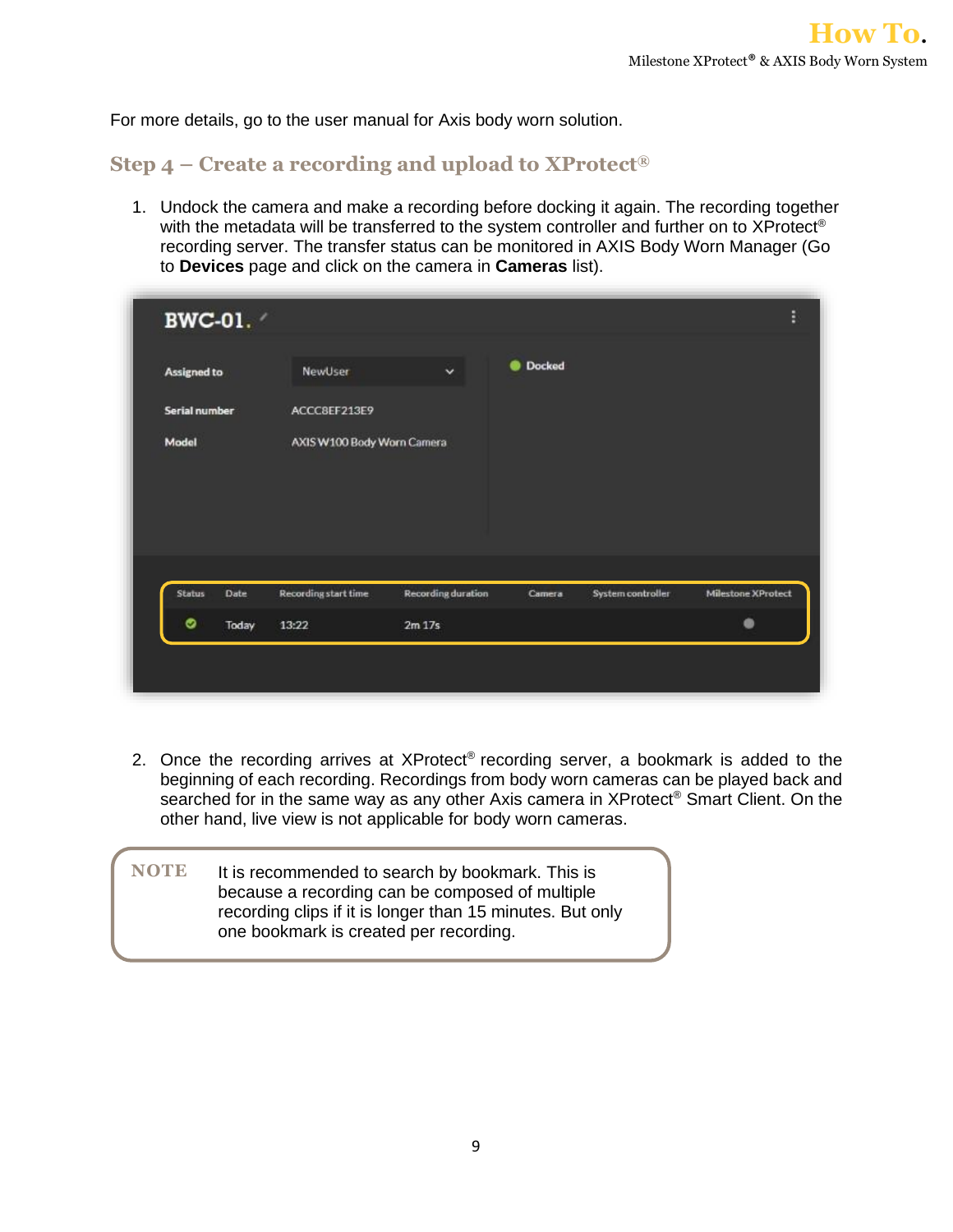| <b>Milestone XProtect Smart Client</b><br>٠                          |                                                                                                                                                                                                                                |
|----------------------------------------------------------------------|--------------------------------------------------------------------------------------------------------------------------------------------------------------------------------------------------------------------------------|
| Alarm Manager<br>Playback<br>Search<br><b>System Monitor</b><br>Live |                                                                                                                                                                                                                                |
|                                                                      |                                                                                                                                                                                                                                |
| 13:26:50                                                             | 1 Thank you for using this trial license to demonstrate or evaluate the XProtect video management software. The trial license expires on 2021-01-14. To fully license the product, please contact your reseller or find one on |
|                                                                      |                                                                                                                                                                                                                                |
| Search filters :<br>1 result                                         |                                                                                                                                                                                                                                |
| End<br>Start                                                         |                                                                                                                                                                                                                                |
| 11:29<br>13:29<br>11:29:00<br>۰                                      |                                                                                                                                                                                                                                |
| 2020-06-01<br>2020-06-01<br>2020-06-01                               |                                                                                                                                                                                                                                |
| Duration: 2 hours<br>New User(Body wor                               |                                                                                                                                                                                                                                |
| Selected cameras (1)<br><b>Clear list</b>                            |                                                                                                                                                                                                                                |
| New User (Body worn user camera) - Camera 1                          |                                                                                                                                                                                                                                |
| 2020-06-01 13:22:00                                                  |                                                                                                                                                                                                                                |
|                                                                      |                                                                                                                                                                                                                                |
| Select camera<br>τ.                                                  |                                                                                                                                                                                                                                |
| Search for                                                           |                                                                                                                                                                                                                                |
| $\times$                                                             |                                                                                                                                                                                                                                |
|                                                                      |                                                                                                                                                                                                                                |
| <b><i>C</i></b> Alarms<br><b>同</b> Bookmarks                         |                                                                                                                                                                                                                                |
| Showing<br><b>K</b> Motion<br>$4$ Events<br>that ma                  |                                                                                                                                                                                                                                |
|                                                                      |                                                                                                                                                                                                                                |
| Add to existing search<br>New search                                 |                                                                                                                                                                                                                                |
|                                                                      |                                                                                                                                                                                                                                |
|                                                                      |                                                                                                                                                                                                                                |
|                                                                      |                                                                                                                                                                                                                                |

Always use AXIS Body Worn Manager instead of XProtect<sup>®</sup> to manage (add, rename, assign and remove) body worn cameras and users, otherwise cameras and officers in XProtect® won't match cameras and users in AXIS Body Worn Manager, which may cause unexpected behavior.

#### **Example use case – Assign a different user to a camera**

- 1. Access AXIS Body Worn Manager and create a new user, i.e. "NewUser1". A camera named "NewUser1" is created in XProtect® accordingly.
- 2. Go to **Devices** and click on the camera. Select "NewUser1" in the **Assigned to** list. "NewUser1" will be assigned to the camera the next time it is docked.
- 3. Create a new recording with the body worn camera and dock it. The recording will be uploaded to the new camera "NewUser1" in XProtect® .
- 4. If the original user "NewUser" is no longer needed, it can be removed from AXIS Body Worn Manager. The corresponding camera "NewUser" in XProtect<sup>®</sup> will appear as disabled and the license will be released. Earlier recordings which belong to "NewUser" will be kept until this camera is removed from XProtect<sup>®</sup> or the retention period has passed.